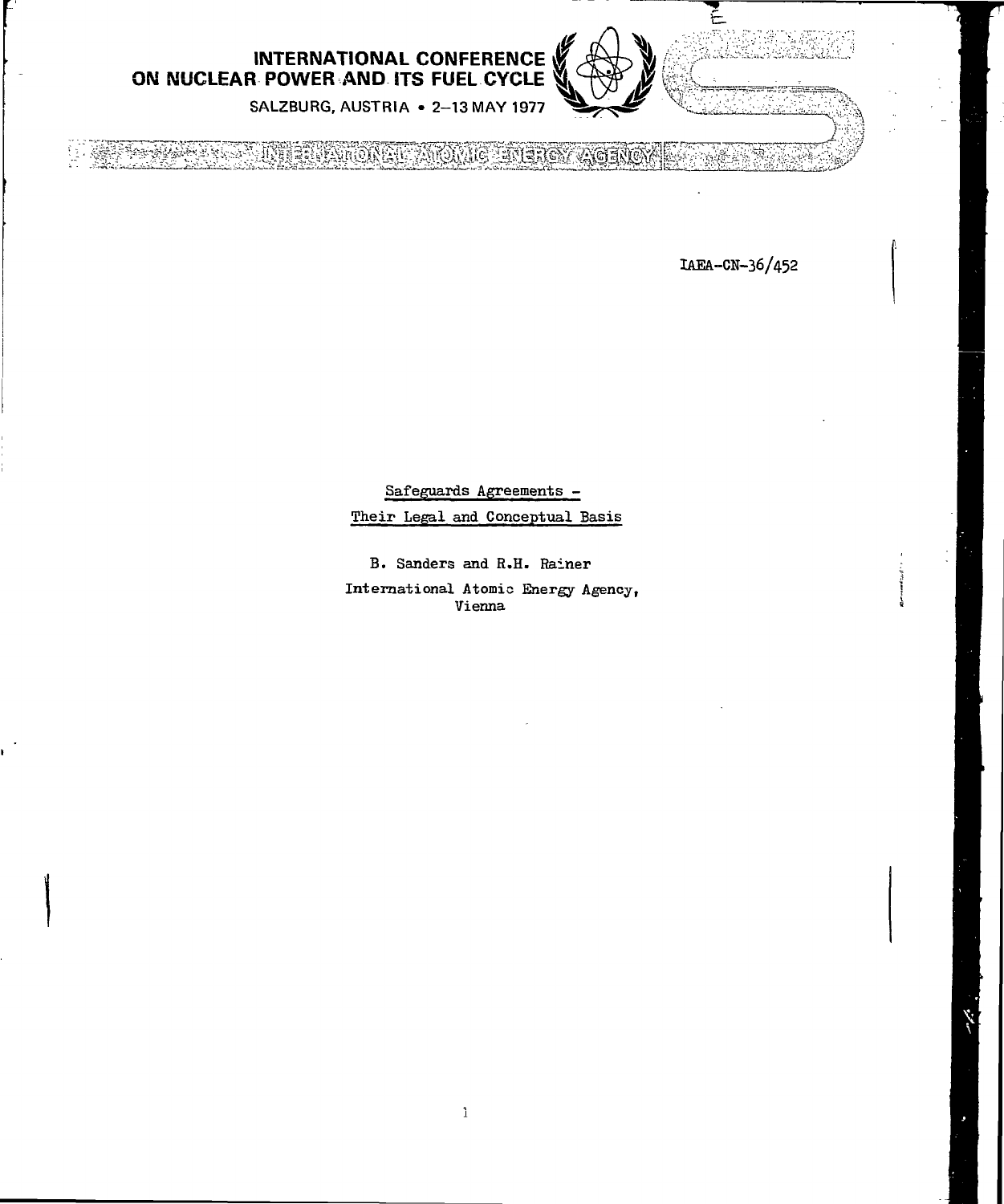#### First Non-Proliferation Concept

The first proposal to control the spread of nuclear weapons was made in the so-called Acheson/Lilienthal Report, of 1945, which was based on the assumption that proliferation of nuclear weapons could be effectively controlled through international supervision of nuclear activities combined with physical control over nuclear material. This thesis was incorporated in the Baruch Plan of the same year, which proposed the establishment of an international atomic development authority, to have managerial responsibility of all potentially dangerous atomic energy activities. The Baruch Plan was primarily a non-proliferation measure rather than an attempt to promote peaceful uses of atomic energy under international safeguards. In order to obtain an assurance against nuclear armament by those States which did not yet have the capability of manufacturing atomic weapons, the international authority should have full control over all nuclear material and not only verify compliance with Treaty obligations, as is the basio concept underlying Agency safeguards. Por lack of international consensus, this first scheme to control nuclear proliferation met an early death. —'

### Three Periods

In an attempt to trace the development of international relations, from the point of view of non-proliferation and safeguards, since the Baruch Plan, three main periods may be distinguished:

- (a) The period before the Treaty on the Non-Proliferation of Nuclear Weapons (NPT), from the mid 50's until the NPT concept took hold;
- (b) The KPT period, from the preparatory stages of NPT and including the early 70's; and
- (c) The period from the early 70's up to the present.

These "periods" are used here to identify policy trends, which have gradually evolved and which all run in parallel, to form together what one might take to be the present safeguards and non-proliferation regime. The present safeguards regime - in the sense of the circumstances leading to the application of safeguards, their scope, objective, coverage, duration - is not yet characterized by a homogenous approach but rather the co-existence of safeguards concepts, and consequently agreements, which differ substantially.

# The Pre-NPP Period

The "Pre-NPT Period" started when, after the collapse of the Baruch Plan, President Eisenhower formulated his "Atoms for Peace Plan" in

 $1/$  One of its aspects; i.e. international control of the reprocessing of irradiated nuclear material, is reflected in Article XII A.5 of the Agency's Statute.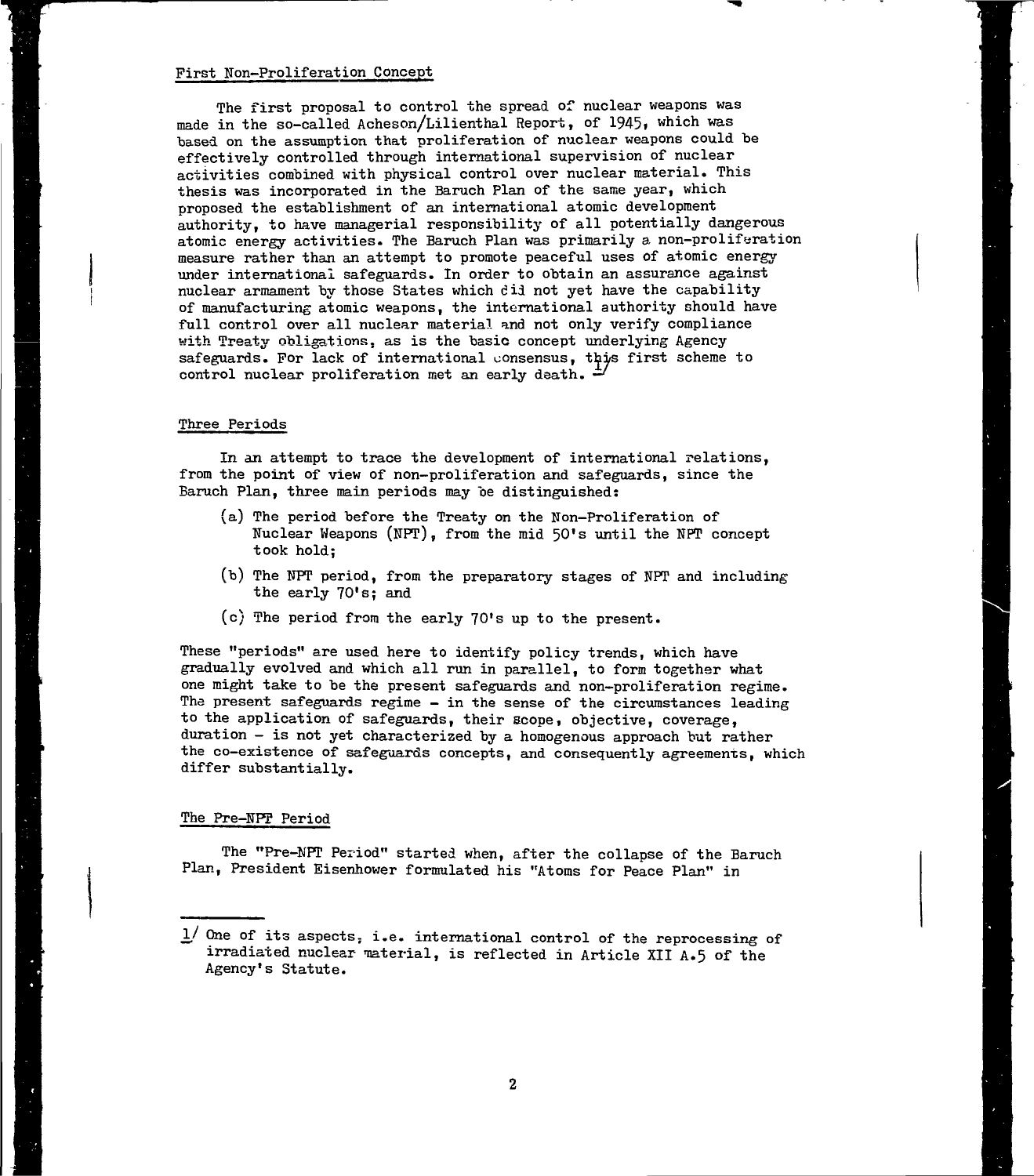December 1953. International cooperation became possible through the new US Atomic Energy Act and transactions started between the United States on the one hand and a number of States on the other, which pledged themselves to use the American supplies for exclusively peaceful purposes and to accept IAEA safeguards on them. A major event was the Geneva Conference on the Peaceful Uses of Atomic Energy, in 1955. Hitherto, the peaceful applications of nuclear energy had mainly been a "spin-off" of the military. The first Geneva Conference gave an enormous impetus to the exchange of information on civil uses. At the same time concern was felt about the possible use of atomic energy for non-peaceful purposes. Peaceful uses might form the technological basis and provide the nuclear material required for the development of nuclear weapons a converse spin-off. The primary goal was international exchange of information and supply of material under safeguards and there was as yet no coherent strategy to check the proliferation of nuclear weapons.

The "Atoms for Peace Plan" proposed the creation of an inteinational atomic energy agency for international co-operation in nuclear  $m_{\tilde{\nu}}$  ters with the aim of promoting the peaceful uses of nuclear energy under international safeguards.

The Statute of the International Atomic Energy Agency which was opened for signature in October 1956 and entered into force on 29 July 1957 reflects that balance between promotional and control aspects. The safeguards provisions of the Statute were the result of compromises reached after long and complicated deliberation. Article II requires the Agency to "ensure, so far as it is able, that assistance provided by it or at its request or under its supervision or control is not used in such a way as to further any military purpose". Membership in the Agency by itself does not entail an obligation to accept safeguards. To that effect a safeguards agreement is required.

Already some States, notably the USA, had started supplying other States with nuclear material, equipment and know-how under co-operation agreements in providing for safeguards to be administered by the supplier State. Subsequently such bilateral agreements began to foresee a role for the Agency in applying<sub>p</sub>safeguards, i.e. bilateral safeguards were transferred to Agency safeguards.  $\frac{2}{\sqrt{2}}$  In some cases, supplier States right away required the recipient State to request the Agency to apply safeguards under agreements concluded between the latter State and the Agency only.  $\frac{1}{2}$  In a few ases also facilities, equipment or material were provided /through the Agency with safeguards being attached to the transaction.  $\overset{\text{\tiny{d}}}{\sim}$  Thus, in line with the Statute, three categories of safeguards agreements were created:

- (a) Agency project agreements;
- (b) Trilateral "Safeguards Transfer Agreements", under which the Agency assumed the responsibility to apply safeguards in respect of an agreement for co-operation. Later most of the nuclear co-operation agreements provided for immediate submission to Agency safeguards rather than going through the stage of bilateral safeguards:

<sup>2/</sup> Hence the term "Safeguards Transfer Agreements".

<sup>3/</sup> In particular, when there was no formal cooperation agreement.

 $\overline{4}$ / These are then "Agency projects" in the meaning of Article XI of the Statute.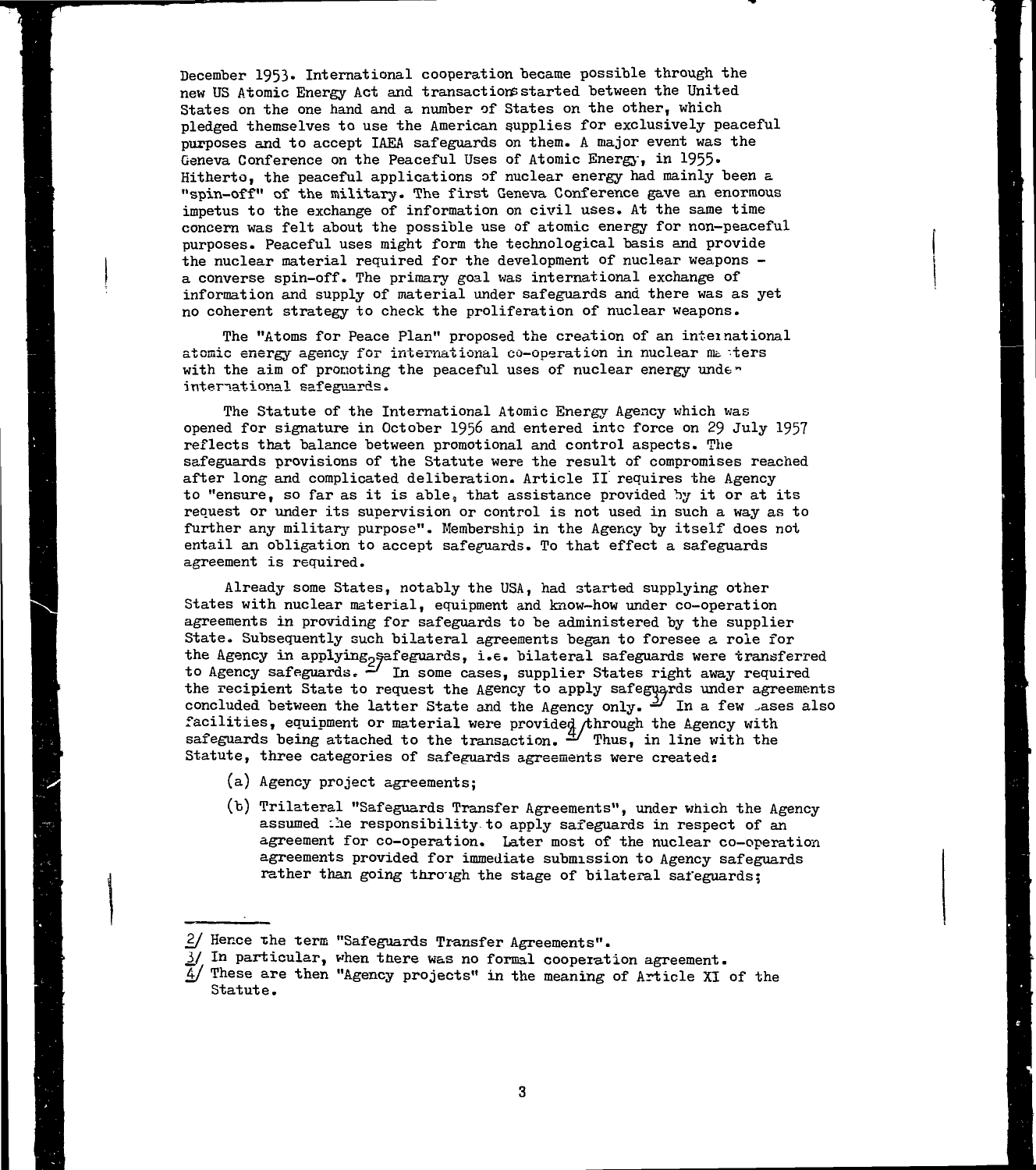(c) Unilateral submission agreements, by which a State submits part or all of its nuclear activities to safeguards.

Categories (a) and (b) cover the application of safeguards in respect of external supplies and items resulting from or connected with such supplies, such as produced special fissionable material, or facilities making use of supplied items. Category (c) may be concluded independently of external supplies and it is this type of agreement which was then later concluded in connection with NPT and the Treaty on the Prohibition of Nuclear Weapons in Latin America. As all Agency safeguards agreements at that time were triggered by international supplies the scope, coverage, duration of such agreements were essentially determined by the conditions of supply and the understandings reached between the supplier and recipient State.

Before the Agency can apply its safeguards it must conclude with the State or States concerned an agreement for this purpose. The Statute only sets the framework for the safeguards. Safe $_{\rm F}$  ards cannot be applied in the territory of a State without its express consent nor can the Agency be obliged to carry out safeguards except on the basis of an agreement to which it is a party.  $\leq$  Such agreements have to provide for the rights and obligations of the parties and specify also the items to be covered and the safeguards procedures to be applied. In the first safeguards agreement concluded by the Agency, which related to a reactor project in Japan, an attempt was made to spell out the scope of the safeguards to be applied and the procedures to be followed.  $\overset{\sim}{\sim}$  This resulted in an extremely long and complicated document and the Agency's Board of Governors therefore decided for future cases to lay down the principles for the application of safeguards and the procedures to be followed in a general document which could be incorporated by reference into the relevant agreements.

The first such document  $1/$  was adopted by the Board on 31 January 1961. It was limited in scope and it became soon clear that a revision was required.

The review of that document took place during 1963 and 1964 and resulted in 1965 in a completely new Safeguards Document, known as The Agency's Safeguards System (1965, as Provisionally Extended in 1966 and 1968).  $\cong$  This document forms the basis of all the safeguards agreements now in force, other than concluded pursuant to Article III(1) and (4) of NPT. However, this document does not address all aspects of safeguards agreements which had to be developed separately. The document is largely "supply oriented" rather than "territorially oriented" as are the NFT safeguards agreements, which is to say that it deals primarily with safeguards situations arising from the supply of particular items from one State to the other. Under the document nuclear materials are the primary object of safeguards, although a "principal nuclear facility" can also be submitted to Agency safeguards as such. The items to be subject to Agency safeguards are specified in each safeguards agreement; the Safeguards Document only serves as general guidance in this respect.

jj/ See Paul C. Szasa, The Law and Practices of the International Atomic Energy Agency, IAEA Legal Series Ho. 7, Vienna 1970, 21.5.1.

 $6/$  INFCIRC/3. See also Szasz op-cit., 21.4

 $7/$  INFCIRC/26.

 $\frac{8}{ }$  INFCIRC/66/Rev.2.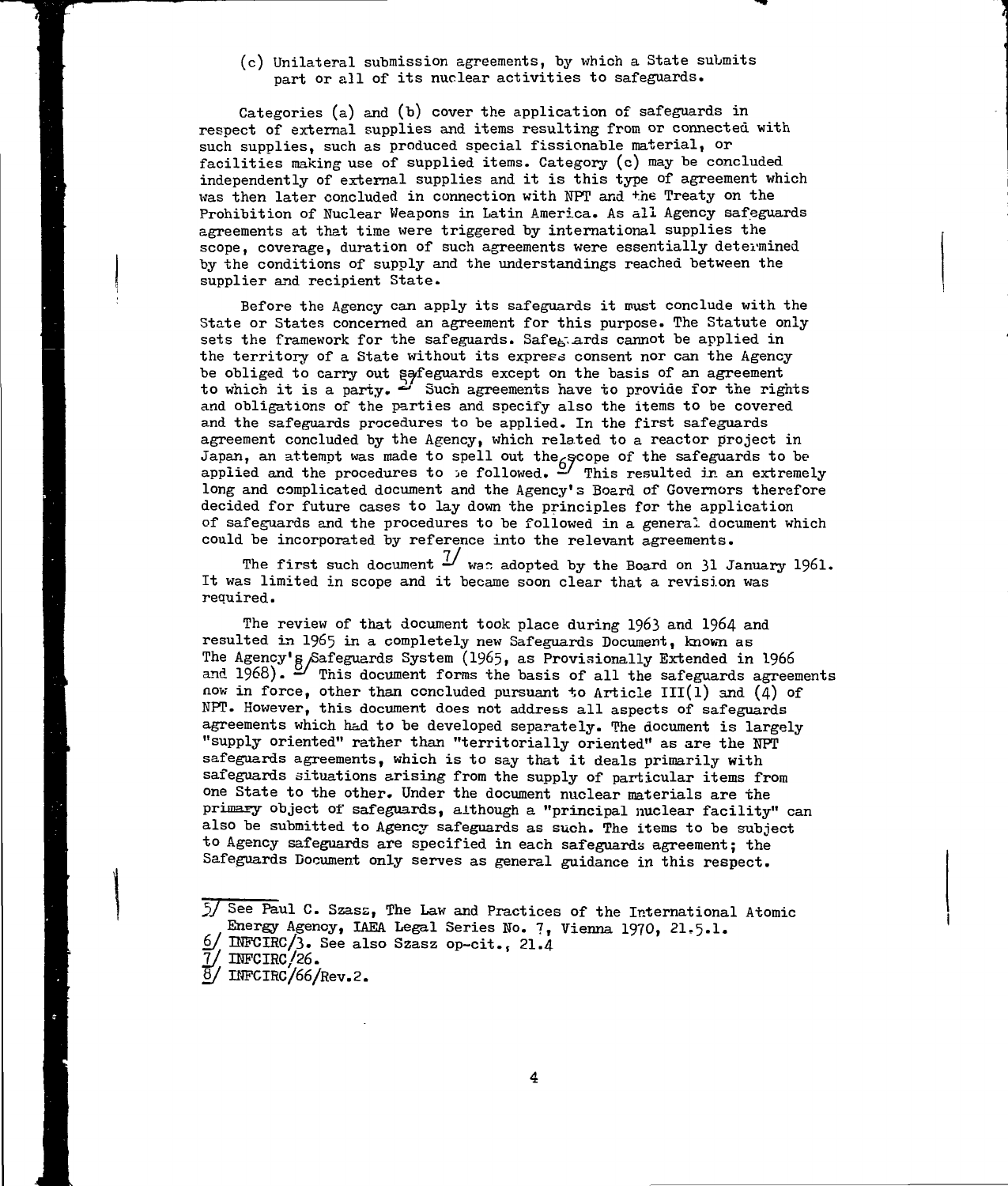In fact, other items have been covered by INFCIRC/66 safeguards agreements, such as equipment, facilities and heavy water, in addition to nuclear material and principal facilities. The mechanism for identifying items subject to safeguards is provided by an "inventory" of items to be subject to the agreement, and the agreement contains procedures for maintaining the "inventory" up to-date, e.g. transfer notifications, reports.

This system of a main document laying down circumstances under which safeguards would be applied together with the principal safeguards procedures themselves, amplified and elaborated by a series of agreements in various categories, has formed the basis for well over sixty safeguards agreements concluded since the mid 60's. Safeguards agreements include also by reference provisions of the Inspectors Document  $(GC(V)/INF/39$ . Annex) and of the Agreement on the Privileges and Immunities of the Agency (INFCIRC/9/Rev.2). These agreements present a somewhat confusing picture, especially from the non-proliferation view-point, in light of the continuous evolution, rot only in the safeguards procedures but in the concepts and scope of safeguards, that has taken place and continues to take place. Hardly two of them are entirely alike and there is no basio text that can be used as a standard for safeguards transfer agreements  $z^{\prime\prime}$  or unilateral submissions.

#### The Non-Proliferation Treaty

in 1968 the Treaty on the Won-Prolifération of Nuclear Weapons was opened for signature. It entered into force on 5 March 1970, with the ratification by the three depository powers and forty signatory States. Under Article III  $(1)$  of NPT each non-nuclear-weapon State party to the Treaty accepts the obligation to conclude an agreement with the IAEA to cover all its peaceful nuclear activities. Another international Treaty, the Treaty for the Prohibition of Nuclear Weapons in Latin America (bhe"Tlatelolco Treaty") of 14 February I967 provides also for the application of Agency safeguards to all nuclear activities of the parties. Accordingly, within a relatively short time span, two international Treaties emerged which corlained a mandatory verification system. The NPT became the most important external source to determine the scope, objective and procedures of IAEA safeguards. It was irom the beginning obvious that the INFCIRC/66 system would not be appropriate as a basis for the safeguards to be applied pursuant to NPT and in 1970 and 1971 a Committee of the Board of Governors therefore drew up a set of recommendations for the content of the relevant safeguards agreement. This was in fact a draft agreement. The text has formed the basis fog every safeguards agreement so far concluded pursuant to the NPT.

# Exports frcm NPT Parties

Another crucial part of the NPT is Article  $III(2)$  which requires that

9/ A certain standardization exists, however, for safeguards transfer agreements covering cooperation agreements to which the United States are a party.  $10/$  INFCIRC/153 (the "Blue Book").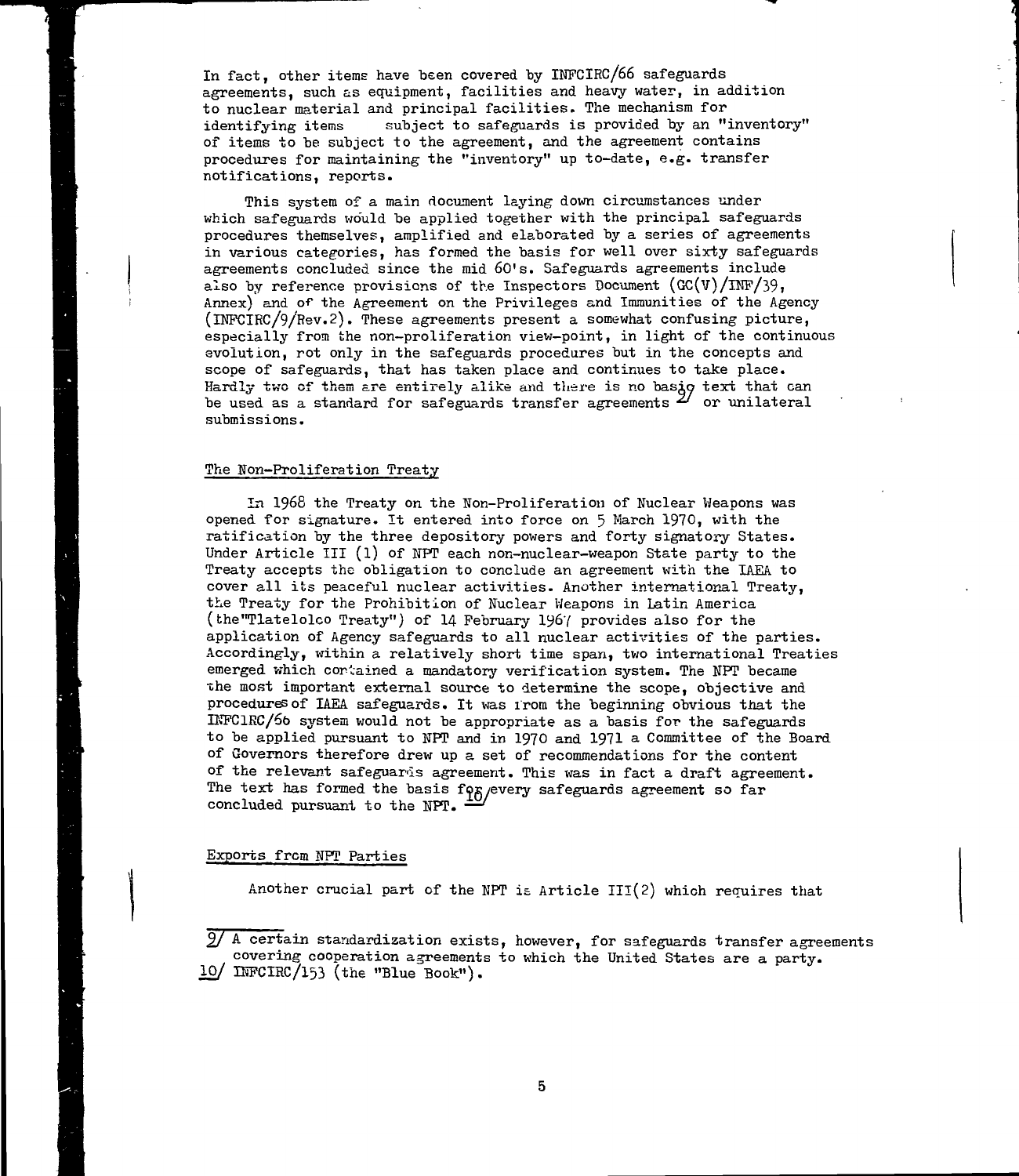parties do not provide nuclear material to non-nuclear-weapon States not party, without safeguards; furthermore, other material or socialized equipment particularly suitable for nuclear purposes should be provided to non-parties only on condition that the nuclear activities for which such material or equipment is intended must in turn be covered by safeguards. NPT does not contain specific guidance on the implementation of this provision nor on the type of Agency safeguards to be applied in this connection and an understanding among sxipplier States was obviously required, given the commercial and industrial as well as political considerations involved. Therefore, after work had been completed on the "Blue Book" these States met to lay down a common understanding on the items referred to in Article  $III(2)$  and they drew up a list of such items. This "trigger list" was meant as a minimum, with States concerned reserving the right to add items to it. Provisions were also adopted in respect of re-transfer of itens to third States. Through such consultations another important external source determining scope and objective of IAEA safeguards in States not party to NPT was established which had a substantial influence on safeguards agreements concluded since that date.

### Duration of Safeguards Agreements

INF'CIRC/66/Rev.2 does not contain any provisions on the duration of safeguards agreements. In order to ensure the application of safeguards for the life of supplied items, the Board of Governors, in February 1974, decided that the duration of such agreements should be related to the usability of such items. The provisions for termination of agreements should be formulated in such a way that the rights and obligations of the parties would continue with respect to supplied items and special fissionable material produced, processed or ujed in or in connection with such items, until such time as the Agency had terminated the application of safeguards thereon. This concept - usually referred to by the number of the Board document in which it was set out, as "GOV/1621" - has been incorporated in all safeguards agreements entered into subsequent to the Board's decision. It constituted thus a further important step towards improving the DiFCIRC/66 system from the non-proliferation view-point.

### Basic Undertaking:

A further logical development in the context of Article 111(2) of NPT was to specify the exact aim of the safeguards to be applied and, in this connection, the undertaking to be given in the agreement by the State or States concerned. The purpose of Agency safeguards in Article II of the Statute is stated as being to "ensure ... that assistance provided by the Agency or at its request or under its supervision or control is not used in such a way as to further any military purpose". Article III.5 authorizes

 $11/$  See INFCIRC/209 and additions.

6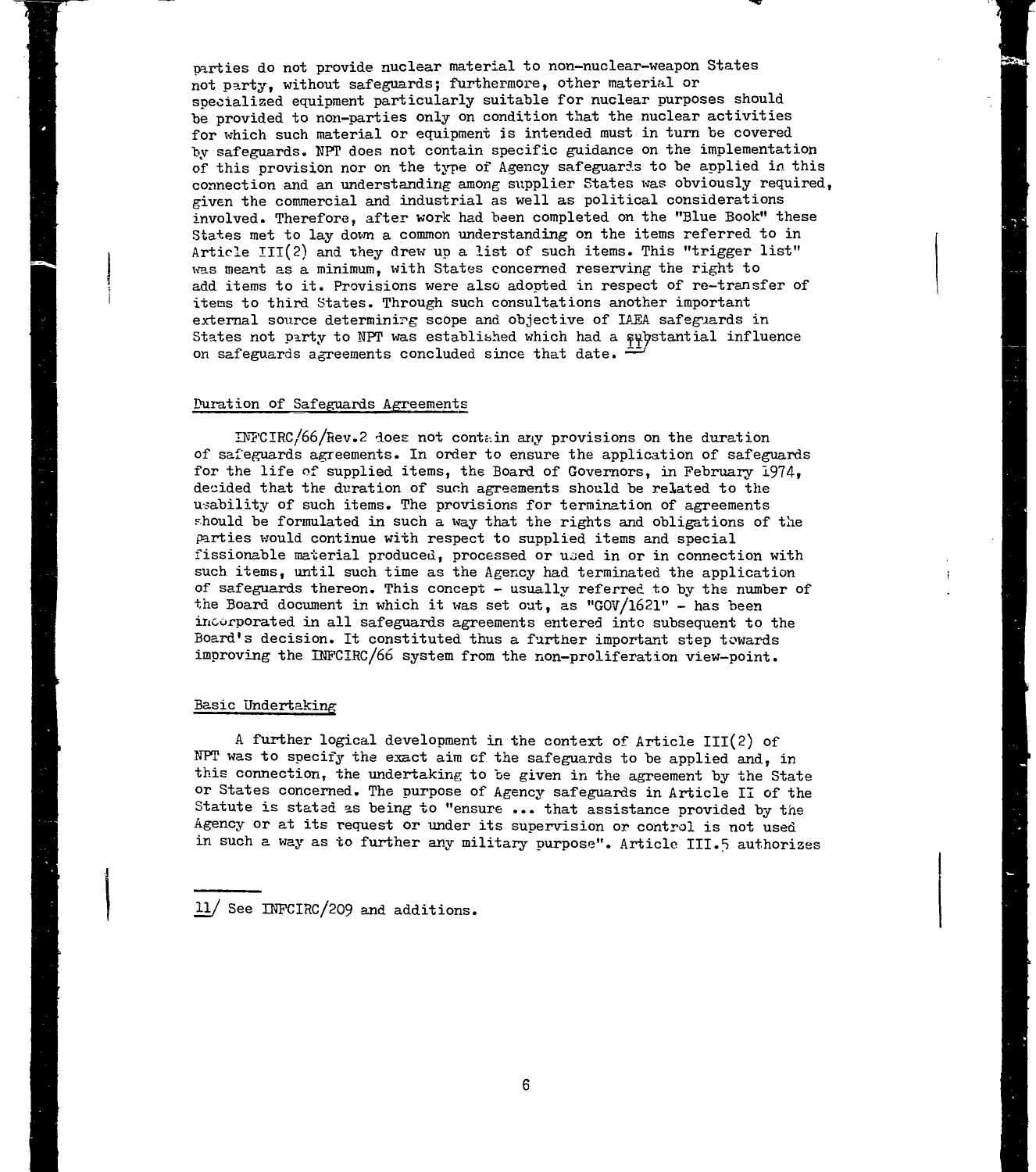the Agency to establish and administer safeguards in respect of Agency projects, bilateral or multilateral arrangements or nuclear activities of a State. However, what is important from the nonproliferation view-point is to prevent the spread of nuclear explosive capability, i.e. of nuclear weapons and other nuclear explosive devices. INFCIRC/66/Rev.2 says that a "safeguards agreement" is an agreement " ... which contains an undertaking ... by [the State concerned] not to use certain items in such a way as to further any military purpose and which gives the  $A$ gency the right to observe compliance with such undertaking".  $\frac{1}{2}$ 

Under agreements concluded in connection with Article  $III(1)$  and (4) of NPT, safeguards are designed to verify that nuclear material is not diverted to nuclear weapons or other nuclear explosive devices. The question arose whether such an injunction was also subsumed in the standard undertaking given in MFCIRC/66 agreements. This question was of course particularly relevant in respect of the agreements required under Article  $III(2)$  of NPT, but also to ensure that all INFCIRC/66 agreements would serve the true non-proliferation purpose. The Board has accordingly adopted the general interpretation that the "no military purposes" concept of the Statuts, as embodied in INFCIRC/66, would preclude the use of nuclear material and other items subject to safeguards for any nuclear explosive device, whether as a weapon or for supposedly peaceful explosive ends. All safeguards agreements concluded in the last two years contain an express provision to this effect to make that point clear.

### Items under Safeguards

The original agreements concluded under INFCIRC/66 provide that any facility temporarily containing safeguarded nuclear material would be put on the inventory of safeguarded items for the time that such materials were in it. During that time, the nuclear material in that facility would be under safeguards. In recent years, the approach has become prevalent that nuclear material not originally under safeguards but which is produced, processed or used in such a temporarily safeguarded facility, would remain under safeguards also when it has left the facility and any further generations or nuclear material arising therefrom would also be subject to safeguards. It might also be considered whether any facility, that has once contained safeguarded nuclear material should not remain under safeguards so that any further nuclear material produced, used or processed in such a facility would come under safeguards as well. Beside the notion of "pursuit in time", described above under the duration/ termination provisions, and the "territorial pursuit" included with exports or re-exports, a third "pursuit" concept is arising, which might be called "pursuit through contact".

12/ IKFCIRC/66/Rev.2, para. 82.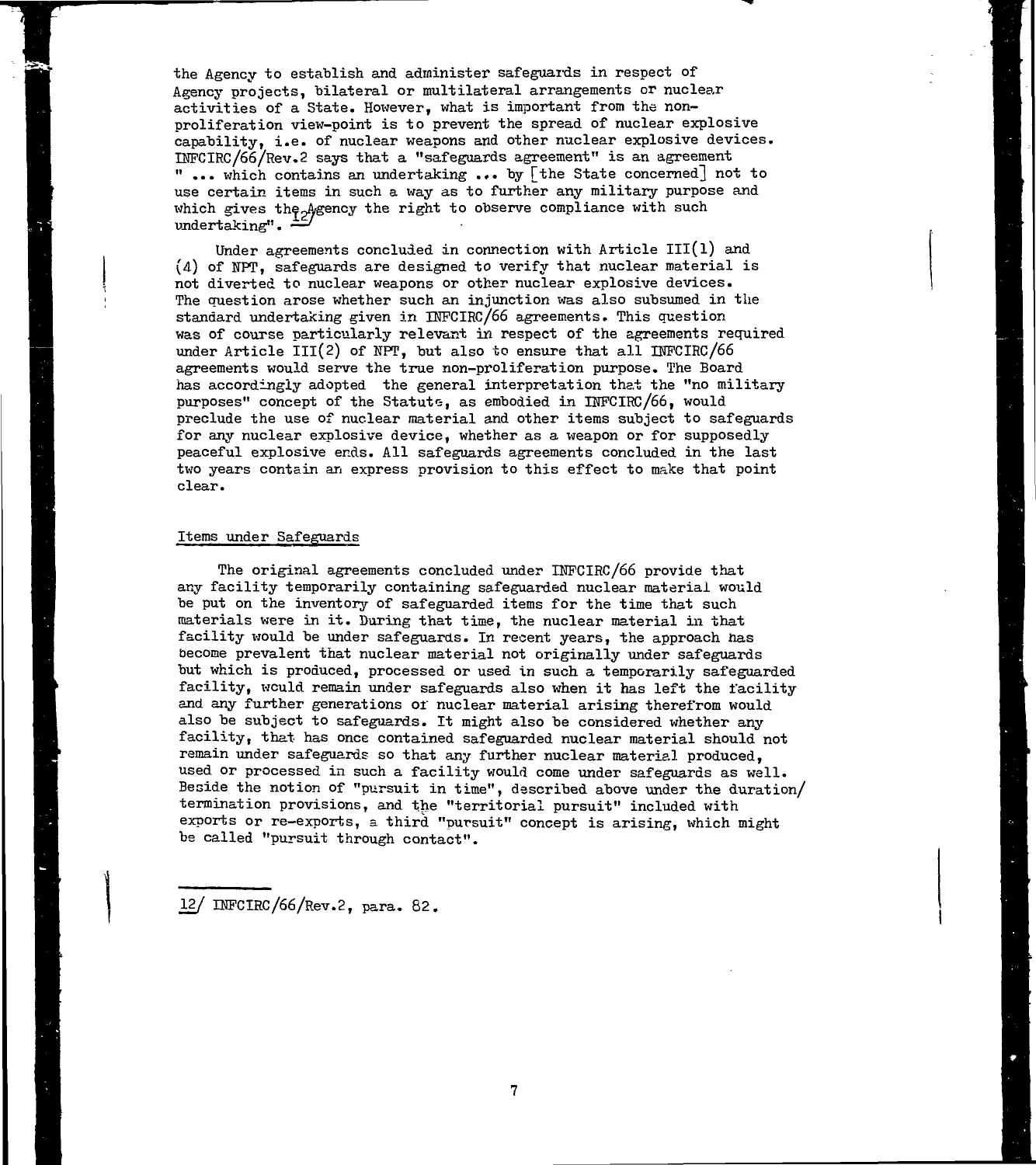#### Pull Scope Safeguards

In many States where the Agency applies safeguards under INFCIRC/66 all nuclear activities are de facto under Agency safeguards, although de jure such States are free to undertake their own unsafeguarded nuclear activities by using nuclear material, equipment and facilities from their own resources or obtained from non-NPT Parties. However, a number of non-nuclear-weapon States have developed nuclear programmes which are not covered by Agency safeguards. Concern about such partial application of safeguards.yas expressed at the 1975 Review Conference of the Parties to the NPT.  $\stackrel{\sim}{\sim}$  Although the view has been expressed on many occasions that the application of safeguards to all peaceful nuclear activities in importing States should be a precondition for any nuclear exports to those States this has not yet been put into practice. In 1976 the Agency's Board of Governors requested the Die tor General to prepare for use by interested States a document setting out the possible content of a safeguards agreement covering all nuclear activities ("Fuel Cycle Safeguards"). The Agency's Secretariat has prepared such a draft, but so far there has been no move to conclude an agreement along these lines. There is not yet a consensus among supplier States that nuclear exports should be made only to States that have submitted all their nuclear activities to safeguards, pursuant to NPT or otherwise.

# Technology Transfer and Safeguards

A number of recent safeguards agreements contain the provision that the transfer of soecific technological information in a number of so-called transfer of specific technological information in a number of so-called  $\frac{1}{10}$ "sensitive" areas should trigger safeguards on the fruit of such information.  $-1$ In the approach adopted there, safeguards are to be applied in respect of nuclear facilities and equipment, designed, constructed or operated on the basis of transferred information, and in respect of nuclear material produced, processed or used on the basis of such information. These agreements also provide that any facility or equipment which is based on the same technical principles as contained in transferred technological information will automatically be deemed to have been designed or constructed or bs operated on the basis or by the use of such technological information within a specific period (usually 20 years) from the first use of such information.

Whether, or to what extent, technological information provided under the Agency's technical assistance programme through fellowships, scientific visits or experts' services should trigger safeguards, as well as the manner in which this would have to be brought about, is at present under discussion.

#### Safeguards ard Additional Measures

The growing concern about the proliferation of nuclear weapons has recently lead a number of supplier States to consider measures which would

<sup>13/</sup> A proposal was also made that imports should only be made from States party to NPT or which have otherwise accepted "Fuel Cycle Safeguards".

 $14/$  See e.g. the Safeguards Agreements between the Agency, France and Pakistan (INFCIRC/239) and the Agency, Brazil and the Federal Republic of Germany (INFCIRC/237).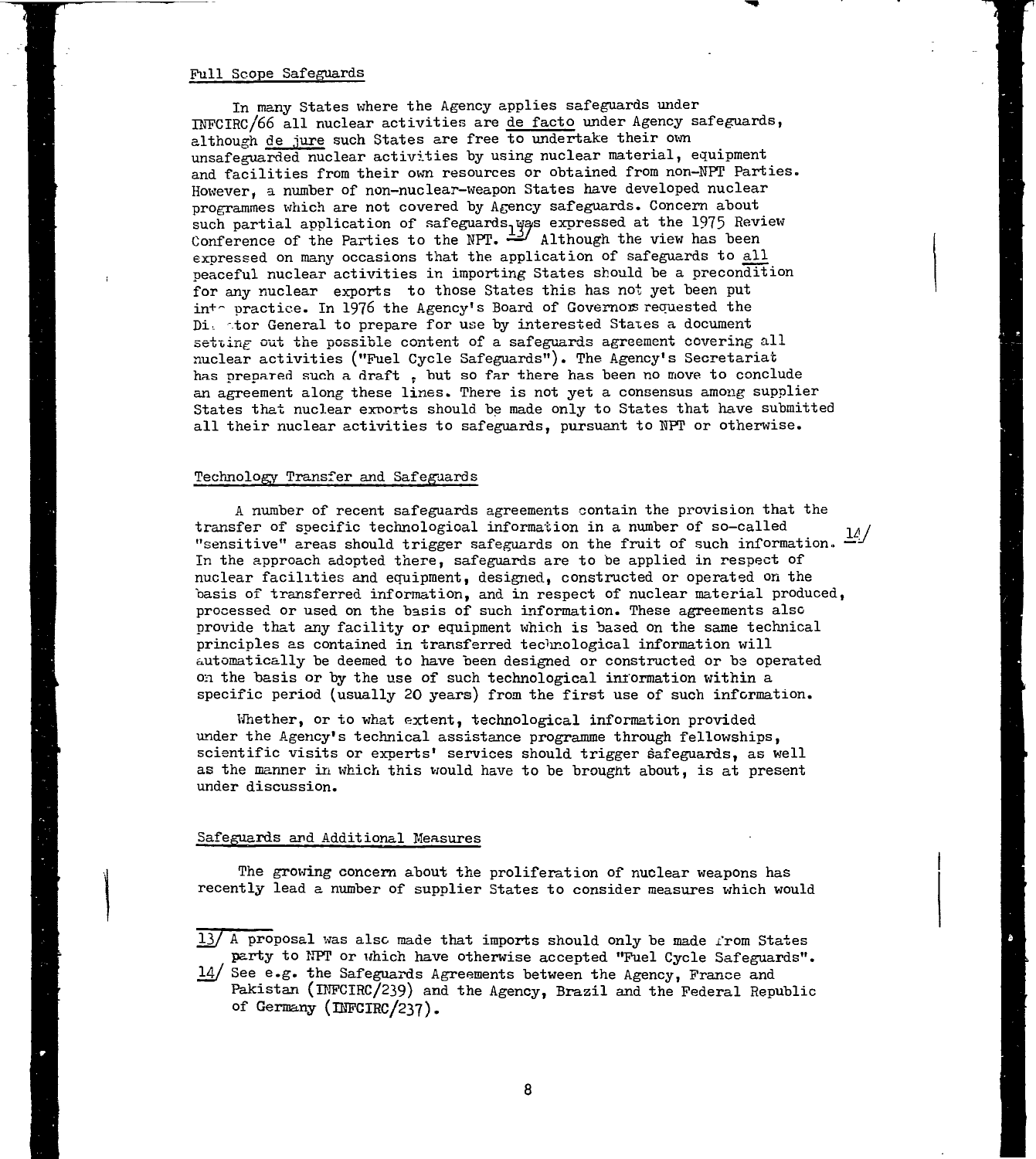provide additional assurances against the diversion of nuclear material. Increased awareness than an effective non-proliferation regime requires such additional steps characterizes the present situation. Agency safeguards, by definition, are not designed to prevent the accumulation of strategically important nuclear materials, nor to prevent the acquisition of sensitive technology. The stated objective of safeguards is the timely detection of diversion of significant quantities of nuclear material from peaceful nuclear activities ... and deterrence of such diversion by the risk of early detection.  $\cong$  While INFCIRC/66/Rev.2 does not explicitly state the technical objective of safeguards, it is clear that in this context, too, safeguards are designed to detect rather than prevent. Additional means - complementary to the present safeguards system - are therefore sought to prevent non-nuclear-weapon States from stock-piling material suitable for the manufacture of nuclear weapons or of other nuclear explosive devices, as well as to acquire the technical means of producing such material. It has lately become obvious, that several of the most important suppliers are now opposed to the export of hardware and information in some "sensitive" areas of the fuel cycle, such as reprocessing, enrichment, heavy water production, whether or not safeguards would be applied in connection with such supplies. In addition, cooperation agreements provide for substantial rights by the supplier concerning the use and disposition of nuclear material. One such requirement is that any special fissionable material produced from nuclear fuel supplied or produced in supplied facilities should be reprocessed outside the receiving State or only in installations selected by mutual consent. There are also restrictions on re-exports to third States. The Agency's safeguards system is not designed to keep track of the origin of nuclear material or to verify compliance with such additional requirements. Under some IHFCIRC/66 Agreements the Agency may assist States in such matters by the submission of periodic inventories, although the situation becomes very complicated as nuclear material may be subject to several safeguards agreements at the same time. Where there are several such agreements, and where subsequent generations of produced special fissionable material is involved, such inventories may be less meaningful and some kind of system of allocating material to one agreement or another would then seem to be called for. Where the recipient State is a Party to the NPT and the only safeguards agreement applied by the Agency is the one connected with that Treaty with the standard provision for a "unified inventory"  $\equiv$  , covering all nuclear material in the State subject to safeguards,arrangements would have to be made between the States concerned for reporting on use and disposition of supplied items and material derived from them.

### Physical Protection

Although not at present part of the international safeguards regime the physical protection of nuclear material and facilities against theft and sabotage can also be regarded as one of the complementary

 $INFCIRC/153, para. 28.$ 

 $'$  INFCIRC/153, para. 41.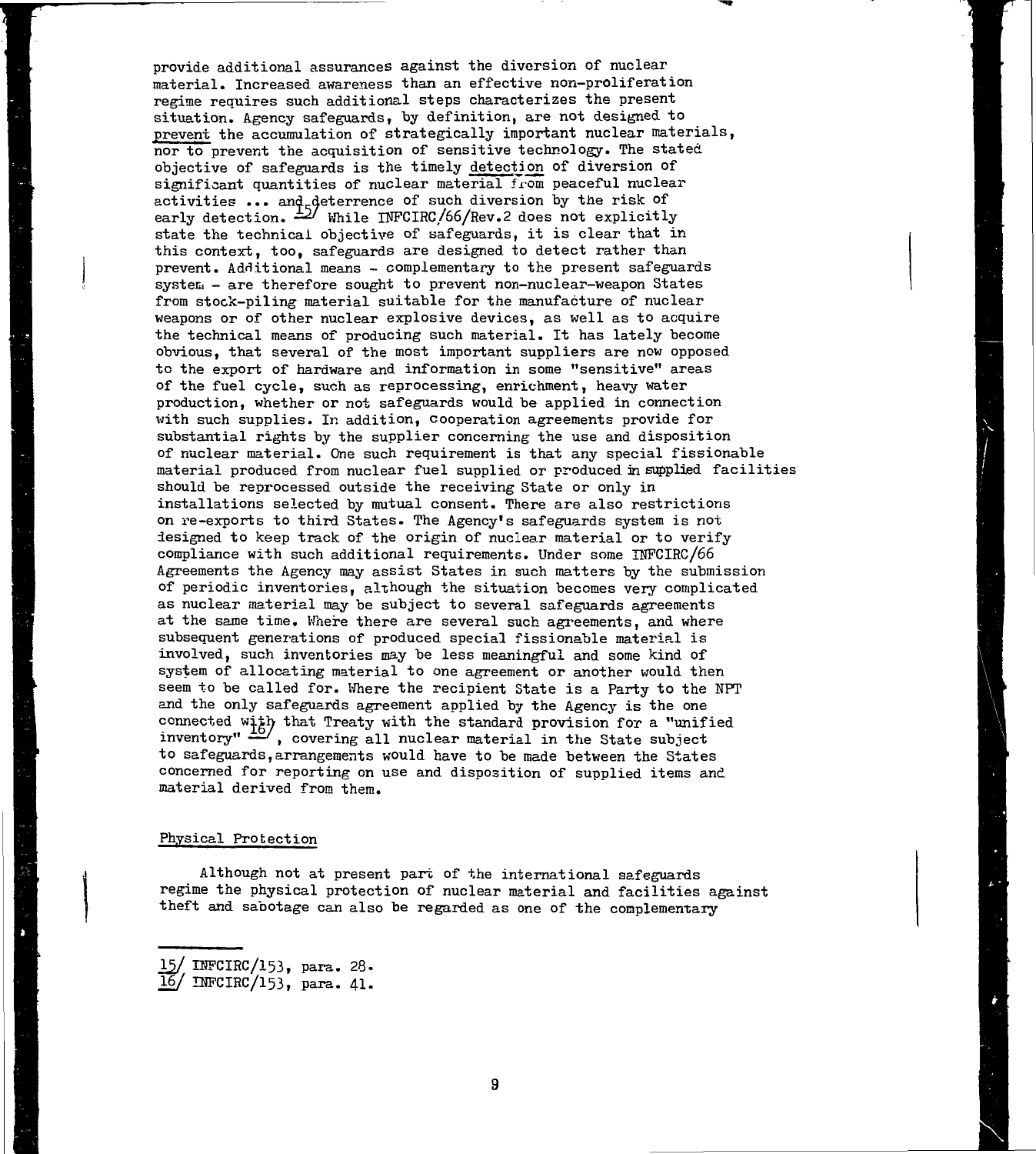measures to reduce the risk of proliferation. Some safeguards measures, such as containment and surveillance may overlap with physical protection measures. The Agency has been involved, so far, only through the preparation of recommendations for use by States. While some recent safeguards agreements refer to the matter, no mandatory international standards have as yet evolved nor is the application of any measures - as may have been agreed between supplier and recipient States - subject to verification by the Agency.

### Regional Fuel Cycle Centres

Nuclear material in bulk form, particularly highly enriched uranium and plutonium, is of primary concern in connection with proliferation. Since the manufacture of such nuclear material requires enrichment plants or reprocessing and plutonium fabrication facilities, the studies on the feasibility of "Regional Fuel Cycle Centres", now underway in the Agency, are of special interest as a measure to check the spread of such installations. The establishment of such centres might obviate the need for the construction of smaller - and possibly less economical - facilities in a number of non-nuclear-weapon States and might simplify the application of safeguards. If such plants were run on an international basis, the credibility of safeguards might be enhanced.

#### International Plutonium Deposit Scheme

The remaining element of the Baruch Plan of 1946 is reflected in the Agency's Statute, Article XII A.5» which gives the Agency the right "to approve the means to be used for the chemical processing of irradiated materials solely to ensure that this ..» will not lend itself to diversion of materials for military purposes ... and to require deposit to the Agency of any excess of any special fissionable materials recovered ... over what is needed (for peaceful use under continuous Agency safeguards)". This provision has never been applied and neither INFCIRC/66/Rev.2 nor any of the safeguards agreements so far concluded by the Agency refers to it. The new tendency to require some form of physical constraint on the way recipients can use nuclear material supplied directly or indirectly, has led to studies of an international scheme for the deposit of plutonium which could be an effective measure to prevent the accumulation of large national plutonium stocks, i.e. an effective measure to prevent proliferation. This would mean that the Agency would have to assume the actual physical control of plutonium, in the form of irradiated fuel or, following reprocessing, as the pure element. Criteria would then have to be devised for the release of such special fissionable material from stocks kept by the Agency or under its control, for identified peaceful uses.

#### Future Developments

The evolution of the concept of safeguards since the Statute Conference was determined by the general attitude of States towards international cooperation in the nuclear energy field. The present stage is characterized